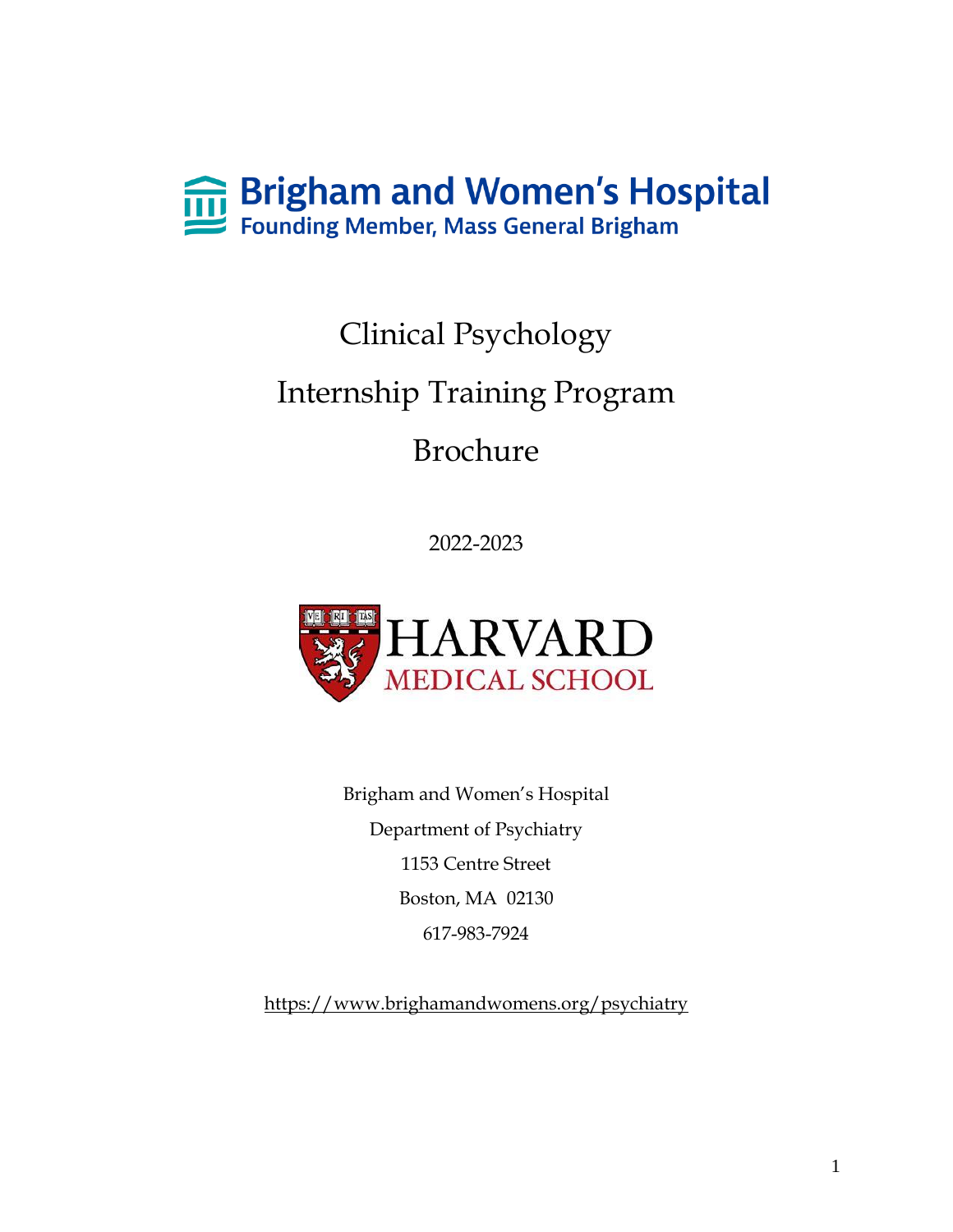# **BRIGHAM AND WOMEN'S HOSPITAL VISION AND MISSION STATEMENTS**

*Throughout Brigham Health, every decision we make is guided* by *our vision* o*f a healthier world, and delivered through our mission of maintaining and restoring health through leadership in compassionate care, scientific discovery and education.*

*To deliver on our mission, there are five essential elements that we must provide to our patients and their families: improve health, provide timely access, deliver an exceptional patient service experience, provide highestquality and safe care, and deliver care at the lowest possible cost. What makes the Brigham stand out among our peer institutions is our commitment to creating scalable innovation and delivering the most advanced, expert care. These two areas are what we believe set Brigham Health apart – the highly specialized and individual care we offer in all settings, from an exam room to a virtual visit or in an ICU receiving highly specialized, compassionate care; and the remarkable discoveries and innovations that improve our understanding, prevention and treatment of diseases.*

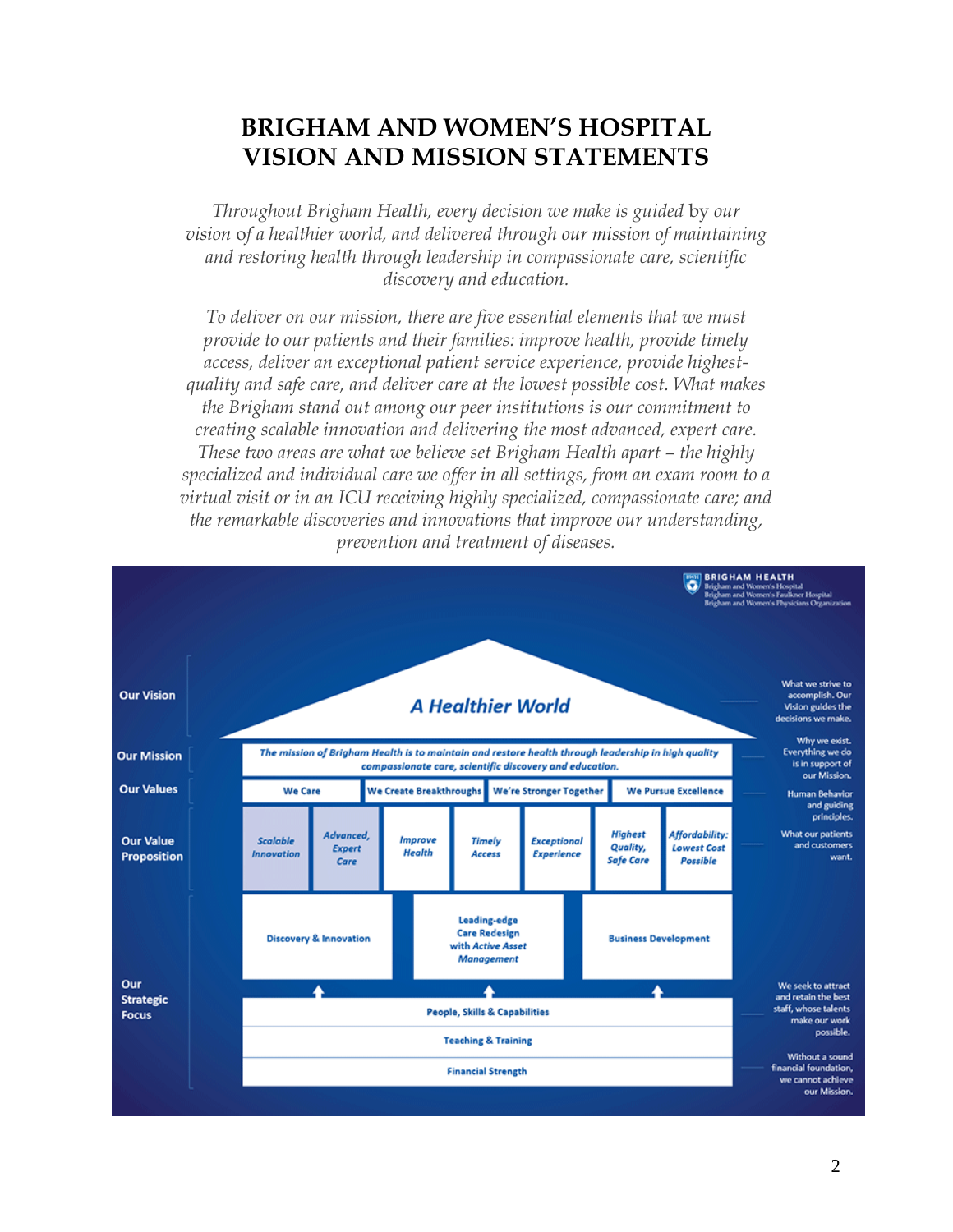# **BRIGHAM HEALTH DEPARTMENT OF PSYCHIATRY**

*The Department of Psychiatry at Brigham and Women's Hospital is at the forefront of advancing the care of patients with mind-brain disorders through clinical, research, and educational innovation and excellence. Our psychiatrists, psychologists, and social workers collaborate with primary care and medical specialists to provide coordinated, expert care for patients with primary psychiatric illnesses and those with psychiatric conditions due to other medical and neurological conditions. We are committed to transforming care for future generations through our robust research and education programs. Utilizing advanced, multi-modal brain imaging and biomarker studies, our researchers are identifying brain circuitry and pathophysiologies, providing a foundation for new diagnostic and treatment approaches that will improve outcomes and quality-of-life for patients with psychiatric disorders. Our educational programs reflect a contemporary, specialized approach for training the next generation of leaders in academic psychiatry.*

# **CLINICAL PSYCHOLOGY INTERNSHIP TRAINING PROGRAM – MISSION STATEMENT**

*The mission of the psychology internship program at Brigham and Women's Hospital is to provide a comprehensive training year in the application of clinical psychology interventions and assessments that support the development of doctoral residents in psychology within the science and practice of professional psychology. Our program emphasizes a scientist-practitioner model of training including psychological interventions, assessments, research, supervision, diversity, and professional and ethical conduct. Training components integrate emphases on empiricallysupported interventions, culturally-responsive care, trauma-informed approaches and recoverybased practice. Psychology residents within the program will develop expertise in an academic medical center environment that incorporates provision of care for medically-compromised and other adult psychiatric patients. Residents will develop expertise in professional psychological skills of collaboration, connections and access across interprofessional contexts within an academic medical center. Training settings are diverse and include both inpatient and outpatient care environments. Our broad-based and generalist program engages residents through clinical supervision, didactics, research and psychological assessment practices.*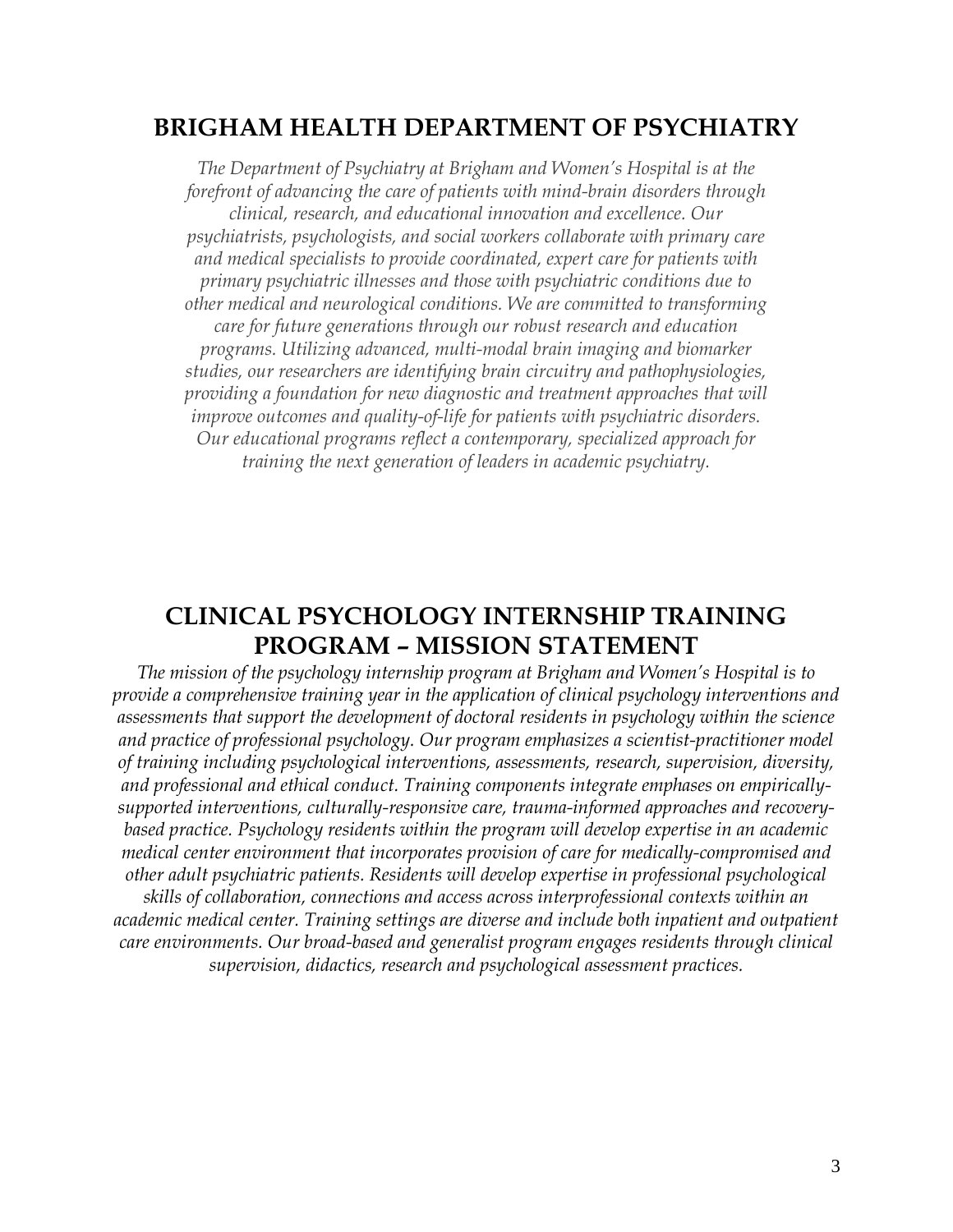

#### Overview

The Department of Psychiatry at Brigham and Women's Hospital (BWH) offers a 12 month, full-time psychology internship for doctoral students in clinical psychology. The training program is centered upon the provision of training within a scientistpractitioner model. Clinical psychology residents are provided with training that is geared to the development of expertise in the provision of clinical care, engagement in clinical scientific endeavors and research activities. The training program aims to provide a generalist approach to training in clinical psychology with opportunities for specialization through specialty tracks and electives. All training activities are centered upon services for an adult population that is served within the institution and affiliated programs.

The training program emphasizes three primary components associated with the delivery of psychological services within an academic medical center including: 1) Collaboration, 2) Connections and 3) Access. First, collaboration represents a central component to service delivery within an interprofessional training environment. Clinical psychology residents will develop expertise in the provision of care that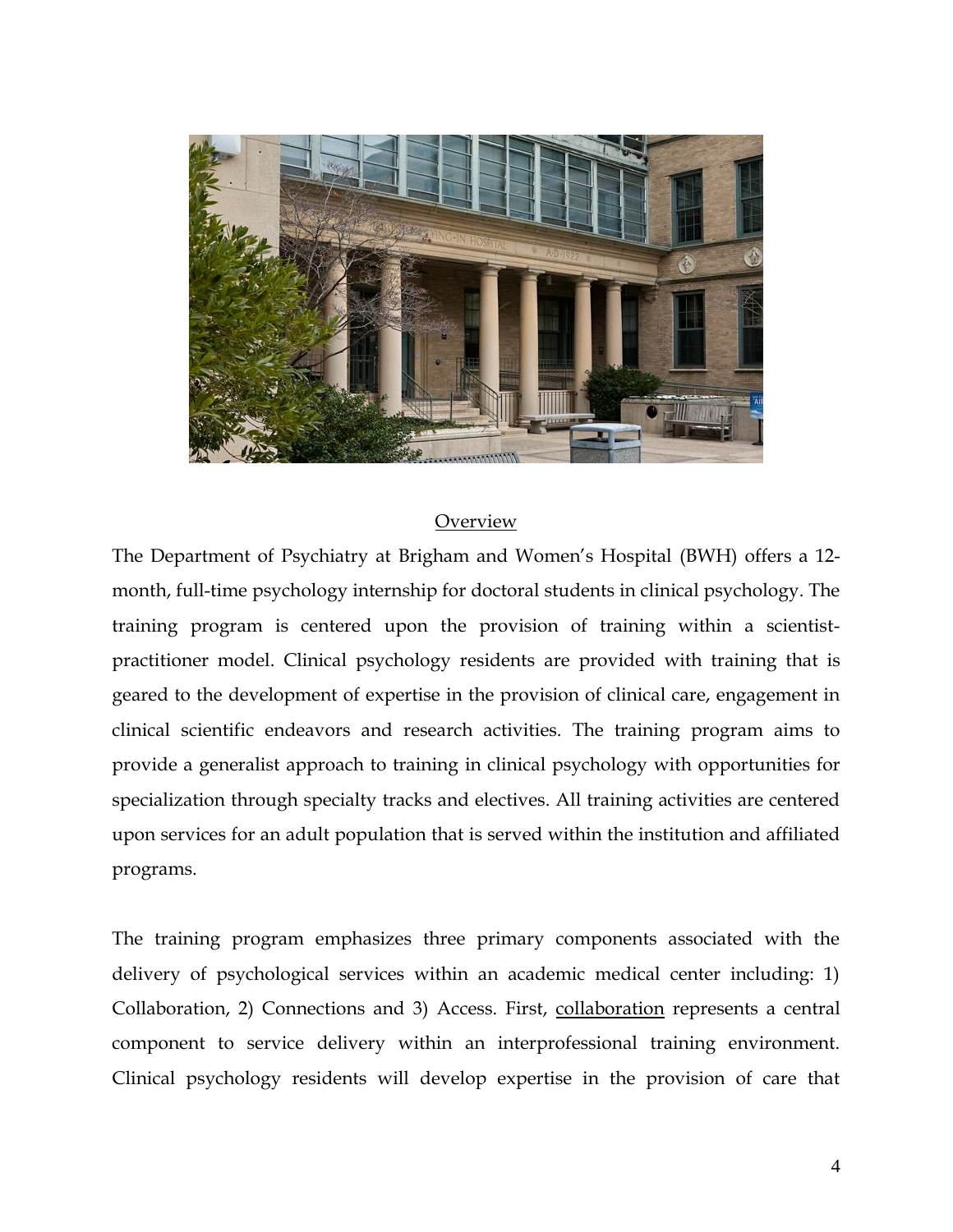incorporates an interdisciplinary function given roles on multidisciplinary treatment teams, consultation/liaison services, and opportunities for collaborative care that exist all within a world-renowned academic medical center. Second, the training program is embedded within the Department of Psychiatry that promotes establishing and extending connections with patients using innovative models that aim to integrate technological interventions including telehealth and internet-based services. Third, residents will have an opportunity to engage in service delivery that addresses important areas of expanded access to treatment through brief, interactive and highimpact sessions across both inpatient and outpatient settings.

The BWH internship training program utilizes the APPIC Internship Match Program to match clinical psychology residents and is compliant with all of the rules and regulations of APPIC. The BWH internship training program participates as an APPIC full member program.

#### Diversity, Equity and Inclusion

The Department of Psychiatry is committed to diversity, equity and inclusion efforts across training activities and institutional structures.

Psychology residents should expect that their psychology training at Brigham and Women's Hospital will be based within a culturally-informed framework through attention to the cultural formulations of patient presentations, culturally-responsive CBT interventions, and supervision that fosters attention to diversity constructs. Didactics are incorporative of diversity and inclusion themes and interns are offered opportunities to connect to local educational trainings across BWH and Harvard Medical School including an HMS ALANAS Mentoring Program for HMS psychology interns and postdoctoral fellows of color and/or gender and sexual minority identities.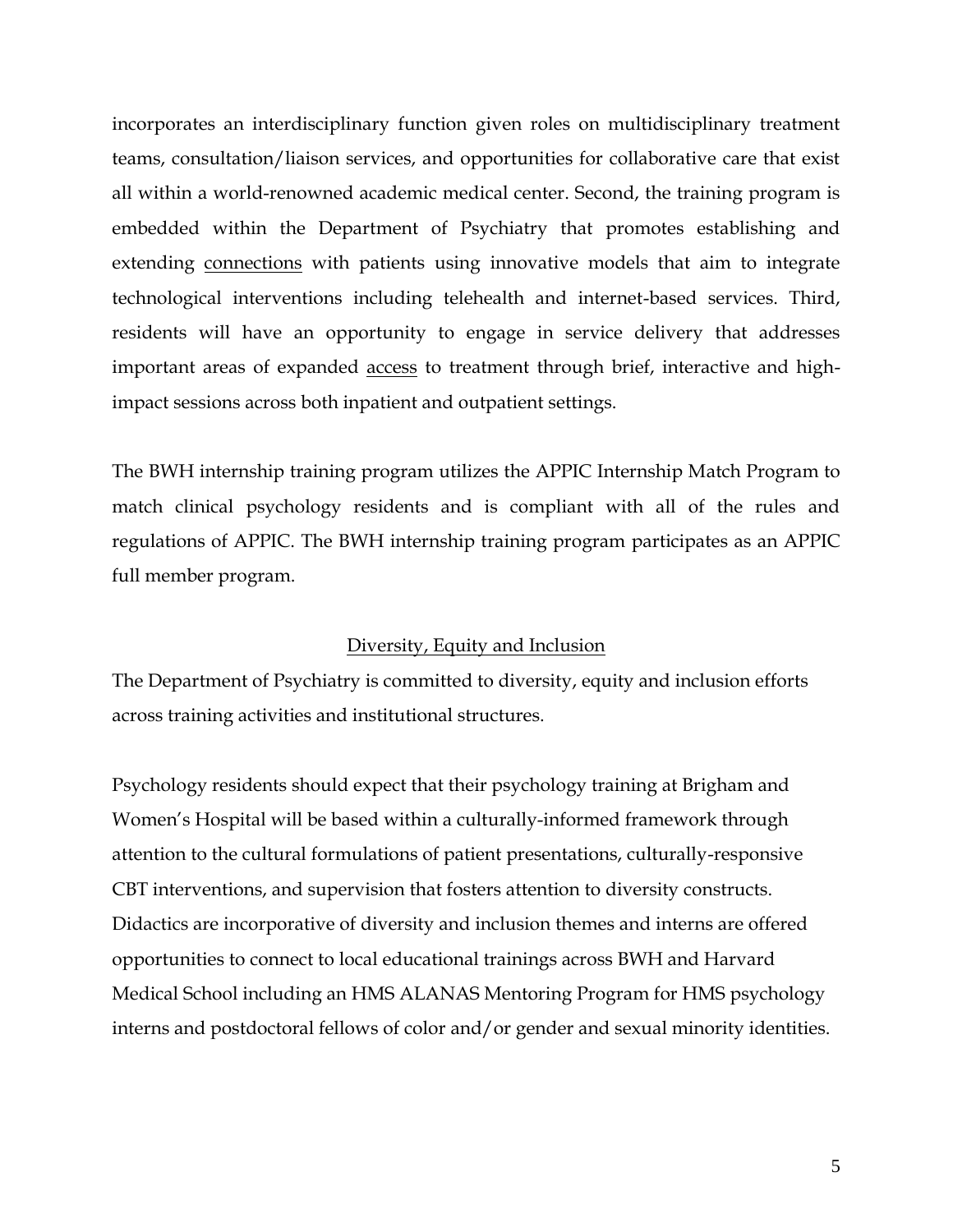The internship program is based within a department that has an established Psychiatry Justice, Equity, Diversity and Inclusion (JEDI) committee that invites faculty, staff and trainees across disciplines to join together in addressing equity issues within the institution. Efforts have included facilitation of openness to diversity dilemmas, educational outreach and collaborations with local academic institutions, colloquia offered within the department and institutional change efforts.

## Training Institutions

#### *Brigham and Women's Hospital*

Brigham and Women's Hospital (BWH) is an internationally-respected and nationallyranked hospital institution, which is a primary teaching hospital for Harvard Medical School. The institution includes 150 outpatient practices with over 60 psychologists across all campuses who provide care for patients who are from Boston, New England and also over 120 countries. The hospital consistently ranks as a top institution for many specialty areas including cancer, cardiology and heart surgery, gynecology, neurology and neurosurgery, orthopedics and rheumatology. BWH was formed in 1980 when the Harvard Medical School affiliated teaching institutions Peter Bent Brigham Hospital, the Robert Breck Brigham Hospital and the Boston Hospital for Women merged. The hospital maintains training for over 1,100 trainees across over 140 training programs including Harvard Medical School students. Psychiatric services at BWH include specialized treatment centers including addiction recovery, community mental health, depression center, global mental health, and women's mental health services.

The Department of Psychiatry features the Brigham Psychiatric Specialties (BPS) Clinic located at 221 Longwood Avenue within the Longwood Medical Area. The BPS Clinic is within a historic healthcare building previously known as the Boston Lying-In Hospital, one of the first maternity hospitals in the United States in 1832. Today, the BPS outpatient clinic is set in a modern and updated facility that was completely renovated in 2018. The facility includes a workroom with a bank of computers for trainee use as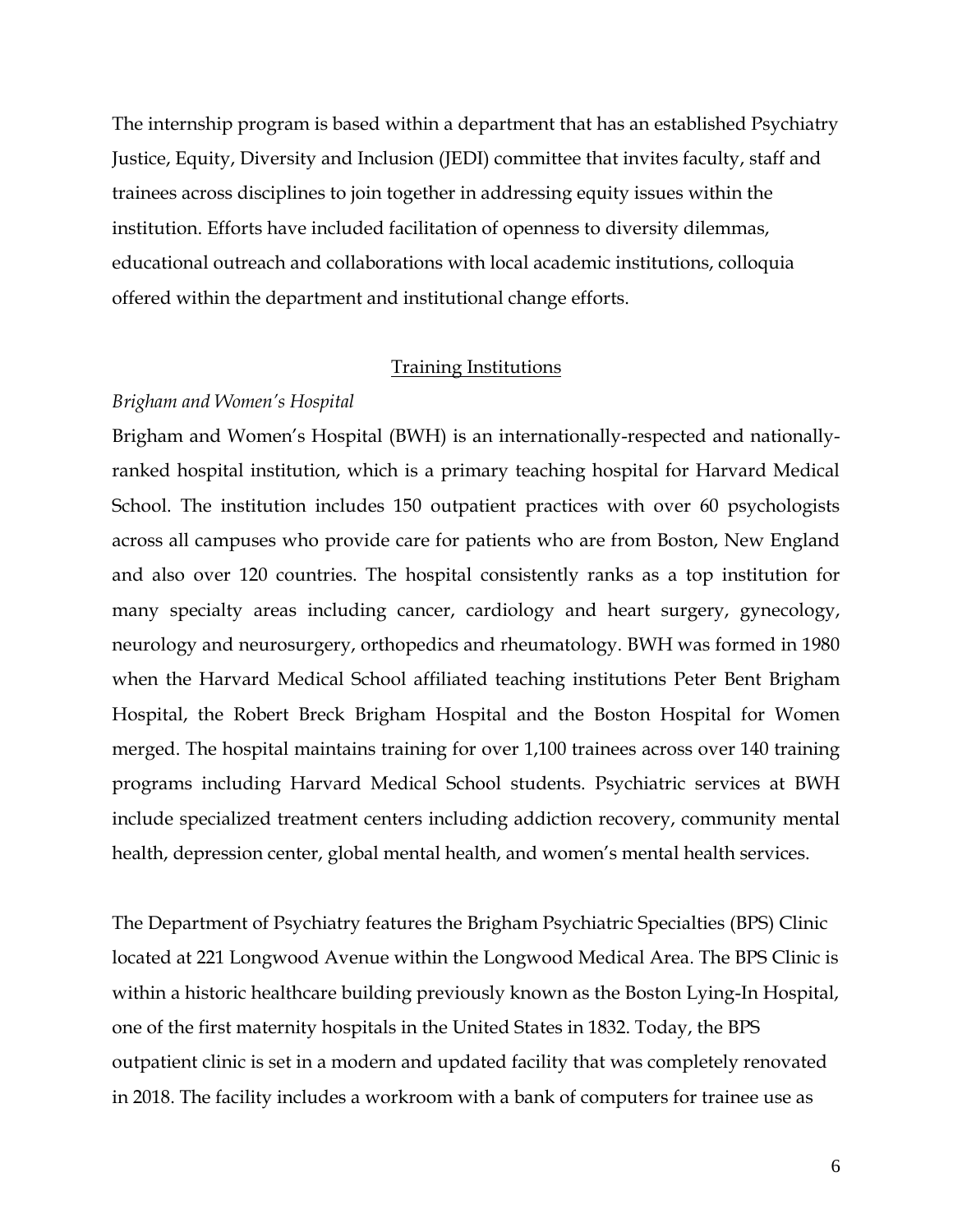well as individual clinical meeting rooms that are reserved for clinical care. Gathering spaces for professional meetings, nourishment and interprofessional care are established. All supervisors are located on-site within the BPS outpatient clinic.

#### *Brigham and Women's Faulkner Hospital*

The Brigham and Women's Faulkner Hospital (BWFH) is a community hospital located in the Allandale Woods neighborhood of Jamaica Plain, MA, about 3.4 miles from the BWH main campus and the Longwood Medical Area. The hospital, with a total of 162 beds, was founded in 1900 and is situated across street from Harvard University's Arnold Arboretum. In 1998, Faulkner Hospital joined with Brigham and Women's Hospital to form Brigham and Women's/Faulkner Hospitals, which is a member of Partners HealthCare. BWFH offers comprehensive medical, surgical and psychiatric care as well as complete emergency, outpatient and diagnostic services. The hospital's largest inpatient services are internal medicine, cardiology, psychiatry, orthopedics, gastroenterology and general/GI surgery. Effective October 1, 2012, Faulkner Hospital was renamed to Brigham and Women's Faulkner Hospital (BWFH).

The inpatient psychiatry service (2 South unit) provides acute inpatient psychiatric care primarily to Brigham and Women's Faulkner Hospital patients and Brigham and Women's Hospital patients who may be transferred from the Longwood main campus. In addition, the 2 South unit provides care for patients who present for admission to the hospital at various other locations outside the BWH network of facilities.

The 2 South inpatient unit has a capacity to provide care for up to 24 adult individuals within a locked unit. Patients are provided with either single or double-occupancy rooms with private or semi-private bathrooms. The unit provides care for adults of all gender identity and strives to be attentive to the needs of diverse persons. The unit provides a large living room with access to an art supplies, recreational activities, sensory space, kitchen, and laundry. Two gathering spaces are dedicated for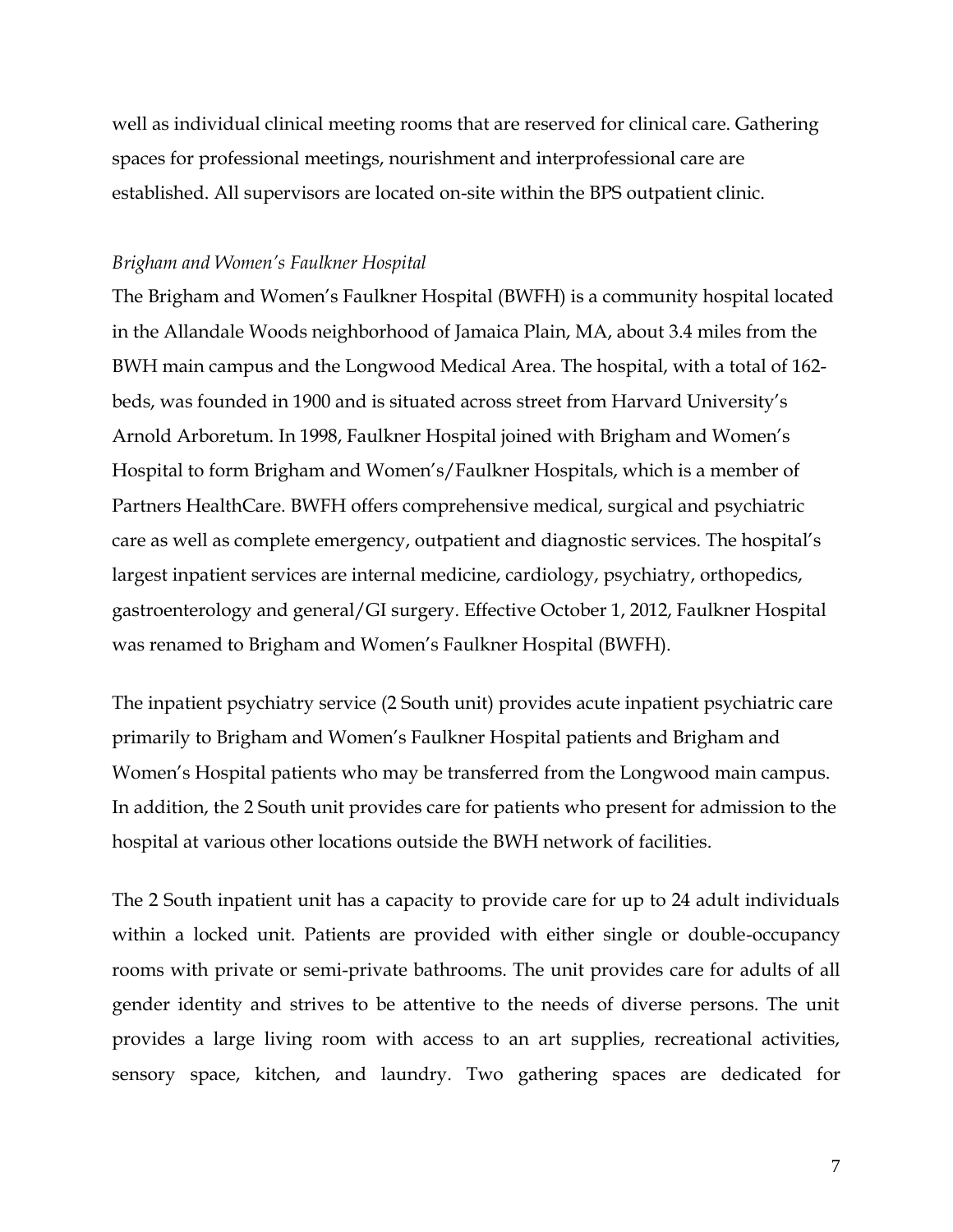psychotherapy and occupational therapy groups including audiovisual technological upgrades. The inpatient unit provides an array of daily activities provided by multiple disciplines including nursing, occupational therapy, chaplain services, social work, and psychology. We also host multiple volunteers who provide peer support, music performances, and pet therapy. New additions to our programming include multiple peer-recovery services by both a peer employees and volunteer. Interview rooms with stowaway computers are used for individual and family meetings. The unit was renovated in 2017 to expand the number of single occupancy beds, add an outdoor terrace and provide aesthetic updates throughout.



# Core Clinical Activity

The structure of the internship program includes a core clinical activity (CCA) of adult outpatient psychotherapy intake evaluations and psychotherapy within the Brigham Psychiatric Specialties (BPS) clinic. The CCA is a 4-hour per week, year-long activity for all residents. Psychology residents will provide individual psychotherapy to a wide range of diagnostically diverse patients in the outpatient clinic. All individual therapy patients will first be seen for an intake evaluation to determine their psychotherapy needs within the clinic. All psychotherapy cases are referred internally within the BPS clinic from existing providers. Residents will provide long-term treatment for 1-2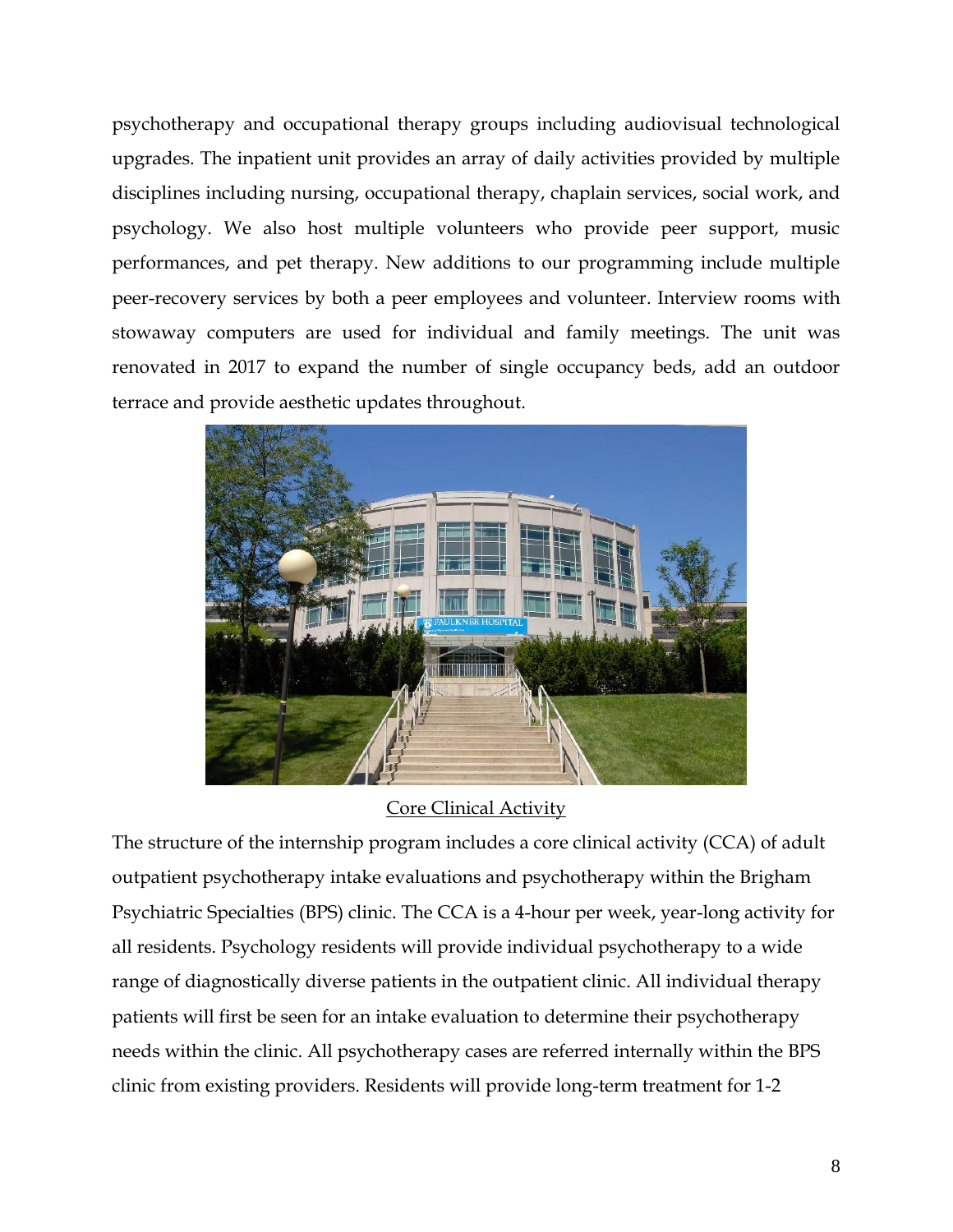patients within their CCA as a means of developing clinical skills to identify and address multiple treatment goals for each individual patient. Opportunities to develop, recruit for and co-lead psychotherapy groups with faculty or other trainees are also available. The BPS clinic provides treatment from a variety of modalities, including (but not limited to) cognitive behavioral therapy, Acceptance and Commitment Therapy, Exposure and Response Prevention, Dialectical Behavioral Therapy, mindfulness-based treatments, and integrative dynamic psychotherapy.

#### Specialty Rotations

Psychology residents will be provided with training activities across two specialty rotations, each for 6 months, during the internship year. The specialty rotations include the Cognitive Behavioral Therapy (CBT) rotation and the Inpatient Psychiatry rotation, which are based at Brigham and Women's Hospital and Brigham and Women's Faulkner Hospital respectively.

• *Cognitive Behavioral Therapy (CBT)*

Training within the CBT rotation will focus specifically on the application of both traditional and novel CBT interventions that are delivered for adult outpatients who present to the clinic primarily for mood and anxiety disorders. Additional populations may include those with PTSD, personality disorders, as well as those with complex and comorbid medical illnesses. Modalities of treatment delivery include short-term individual psychotherapy, group psychotherapy and internetbased CBT (iCBT). Residents join an interdisciplinary treatment team including psychiatry and social work to coordinate care for individual patients together.

• *Inpatient Psychiatry*

Training with those who experience serious, acute psychiatric symptoms will include a primary focus on individual and group psychotherapy for psychiatric inpatients who are receiving treatment within the 2 South inpatient unit. Residents are expected to provide intensive individual therapy for 1-2 patients at a time and are providing this treatment daily. Group psychotherapy training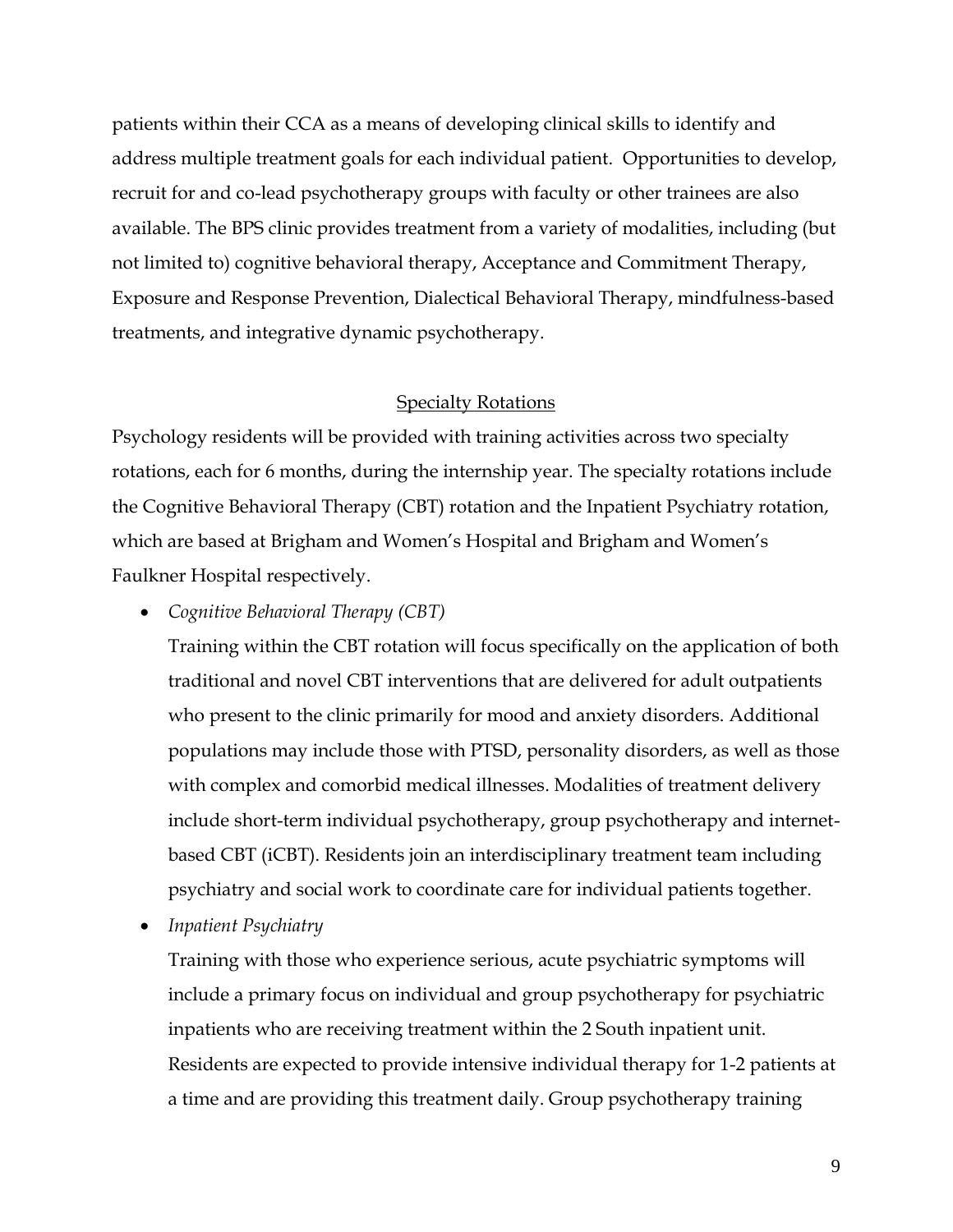includes various evidence-based approaches that are adapted for the inpatient care setting including CBT, ACT, DBT, and other recovery-based interventions. Residents are also provided with training in psychological assessment including structured clinical interviewing, psychological testing and report writing. Psychology residents will provide treatment with an interdisciplinary treatment team setting including nursing, psychiatry, occupational therapy, social work and other allied health professionals.

#### Electives

Psychology residents are required to choose two electives for specialized training during the year. One elective will be arranged for each specialty rotation whereby the resident is primarily based given the training institution (BWH, BWFH) although additional arrangements are possible for smaller sites of training (BWH at 850 Boylston St). Electives are offered for 4 months during each rotation and begin during the 3rd month of training to allow time for residents to integrate into their specialty rotations. Electives are planned for 3-4 hours/week. The following electives are planned for the 2022-2023 training year:

▪ *Addictions (BWFH)*

Addiction services include inpatient substance use treatment, outpatient individual and group therapy as well as a short-term partial hospital program. Psychology residents may have an opportunity to provide dual diagnostic services to address addictions including tobacco, alcohol, opiate and other drugs of use.

▪ *Behavioral Medicine (BWH)*

Opportunities to engage in psychotherapy services for those with co-morbid medical illnesses are available in an outpatient psychiatry service setting including individual psychotherapy and group psychotherapy that incorporate CBT, ACT and mindfulness-based interventions. Opportunities to collaborate with Consultation/Liaison and Medical Psychiatry staff are available as well as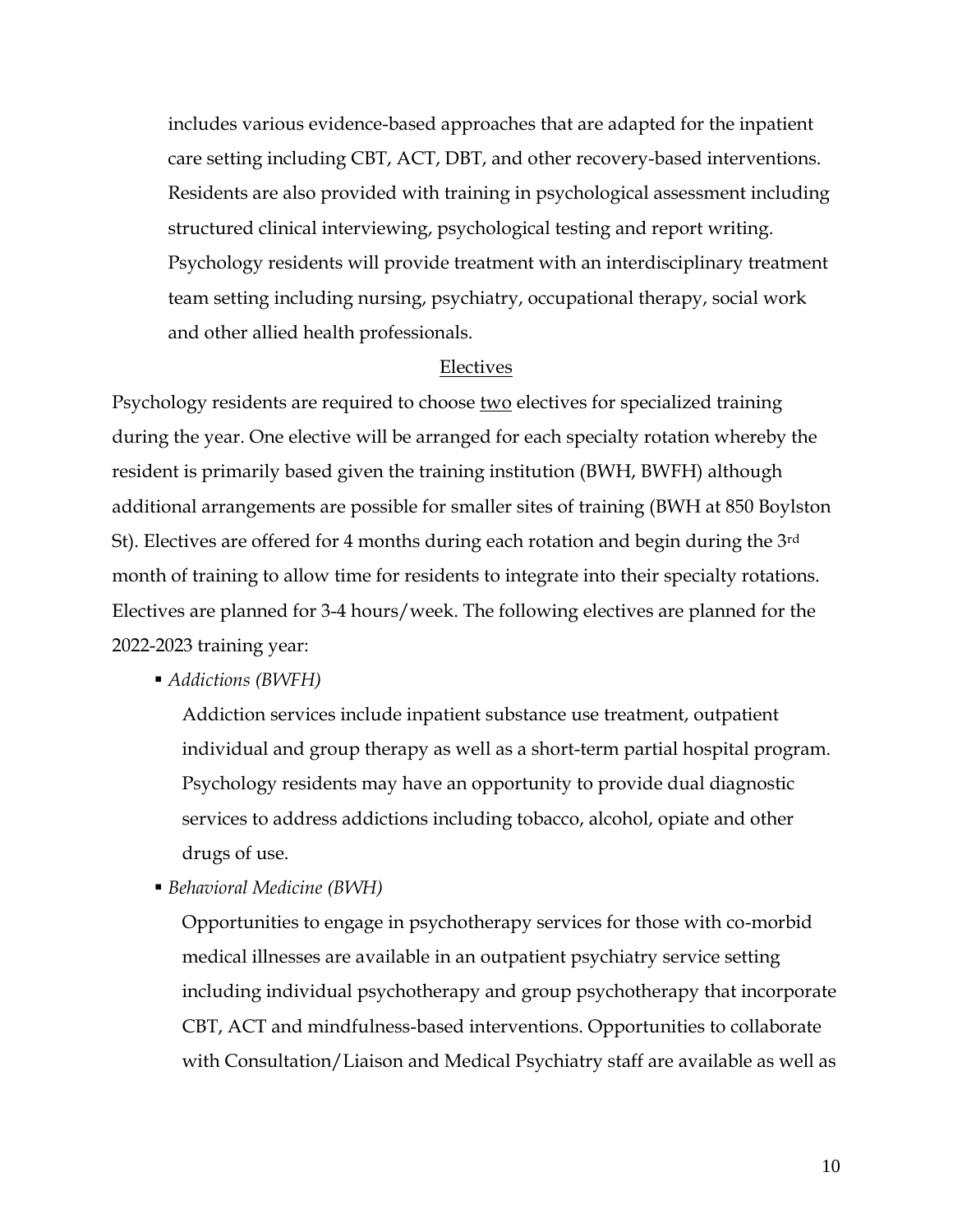opportunities to engage in psychotherapy services in a primary care setting and women's mental health.

▪ *Gender Diversity Clinic (BWFH)*

This clinic within the Department of Psychiatry provides individual assessment and treatment services for outpatients who identify as a gender minority including genderqueer, transgender, and other identifications. The purpose of the clinic is to provide services that address gender dysphoria as well as myriad other mental health needs. Coordination with other medical services is an important aspect of training in this clinic.

▪ *Serious Mental Illness (BWFH)*

Opportunities to engage in psychotherapy services for those with serious mental illness are available within the inpatient and outpatient psychiatry service including individual psychotherapy and group psychotherapy that incorporate CBT, ACT and recovery-based interventions. Availability to partner with peer specialists are available as well on a variety of initiatives.

▪ *Neuropsychology (BWH/FH)*

The Center for Brain Mind Medicine at BWH provides comprehensive evaluation and treatment of patients presenting with cognitive and behavioral difficulties. While training provided in this 4-month rotation is not sufficient preparation to practice as a clinical neuropsychologist, psychology residents will benefit from a deeper understanding of the practice of neuropsychology, including the role of assessment, the interpretation of neuropsychological evaluations, an awareness and appreciation for how a patient's cognitive status can impact treatment, and how to work with patients and caregivers within a multi-disciplinary medical setting. Residents should ideally have completed some coursework and a practicum in neuropsychology. Residents will have the opportunity to observe/participate in neurological and neuropsychological evaluations, participate in clinical teaching rounds to discuss complex cases, and participate or co-lead groups that focus on either cognitive rehabilitation or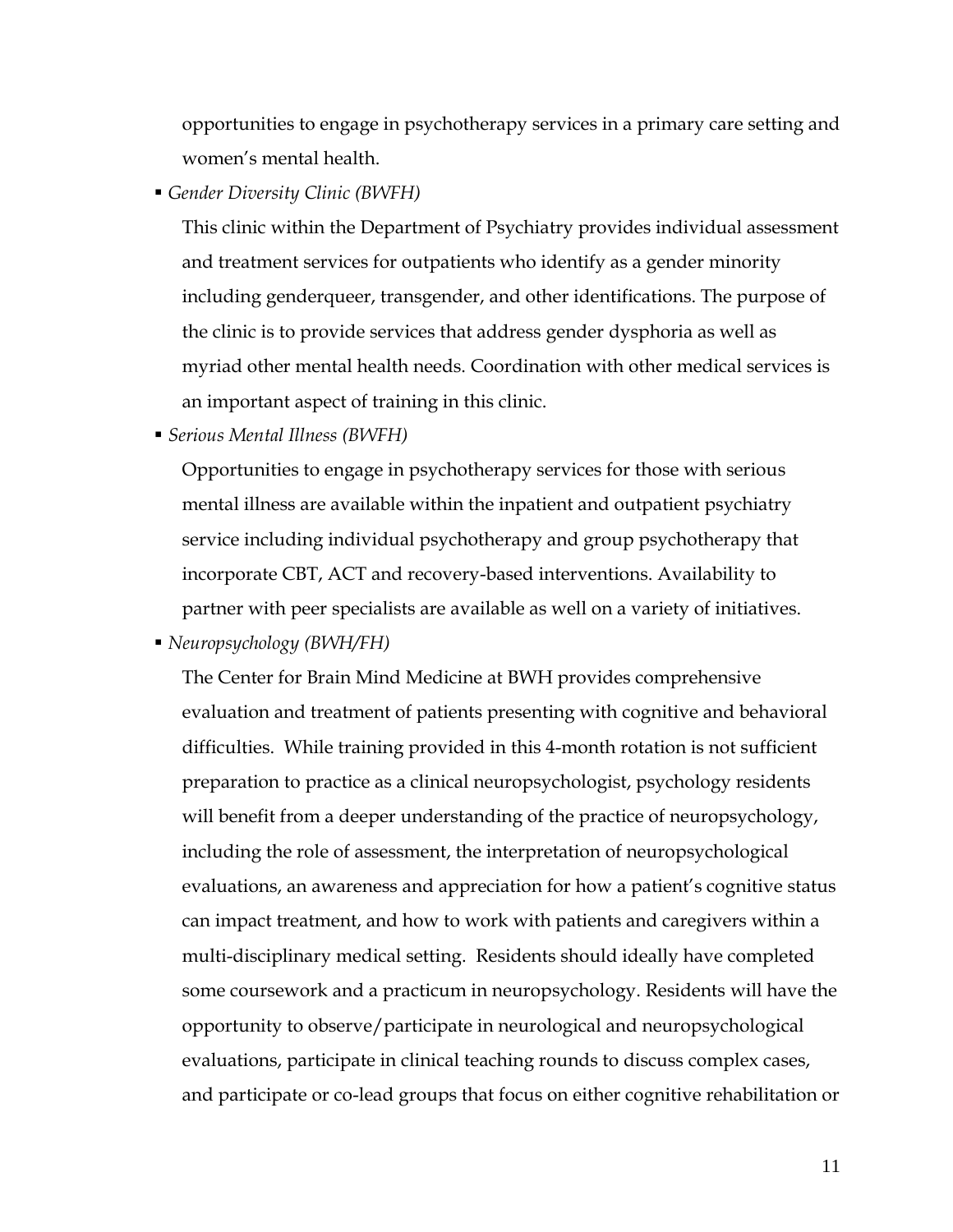caregiver support).

[https://www.brighamandwomens.org/neurology/cognitive-and-behavioral](https://www.brighamandwomens.org/neurology/cognitive-and-behavioral-neurology/center-for-brain-mind-medicine)[neurology/center-for-brain-mind-medicine\)](https://www.brighamandwomens.org/neurology/cognitive-and-behavioral-neurology/center-for-brain-mind-medicine)

▪ *Pain Management Center (BWH, 850 Boylston)*

The BWH Pain Management Center (PMC) offers comprehensive care for patients with chronic pain in an outpatient setting. Training in the PMC include opportunities to engage in individual psychotherapy services that incorporate CBT, ACT, and mindfulness-based interventions for those with a variety of chronic pain conditions. There are opportunities to collaborate with pain management providers including anesthesiologists, psychiatrists, nurse practitioners, acupuncturists, etc. There are also opportunities to conduct psychological evaluations for spinal cord stimulators and pain pumps.

#### Supervision

Primary on-site supervision for at least 4 hours per week is provided. Licensed clinical psychologists provide weekly individual and group supervision arrangements. Ad hoc supervision is provided as needed throughout the week to support developing treatment plans for individual therapy cases, reviewing progress toward treatment goals as well as planning and discussing group psychotherapy sessions.

Residents will each provide at least 6-months of weekly supervision to a psychology extern student from a local doctoral training program in psychology who is completing an advanced practicum training program at BWH/BWFH. Supervision-of-supervision will be provided for the psychology resident by an assigned licensed psychologist who will be legally responsible for the clinical care provided by the extern.

#### Research

All psychology residents will be provided with 4 hours per week for research activities in conjunction with research programs at BWH/BWFH. Residents are provided with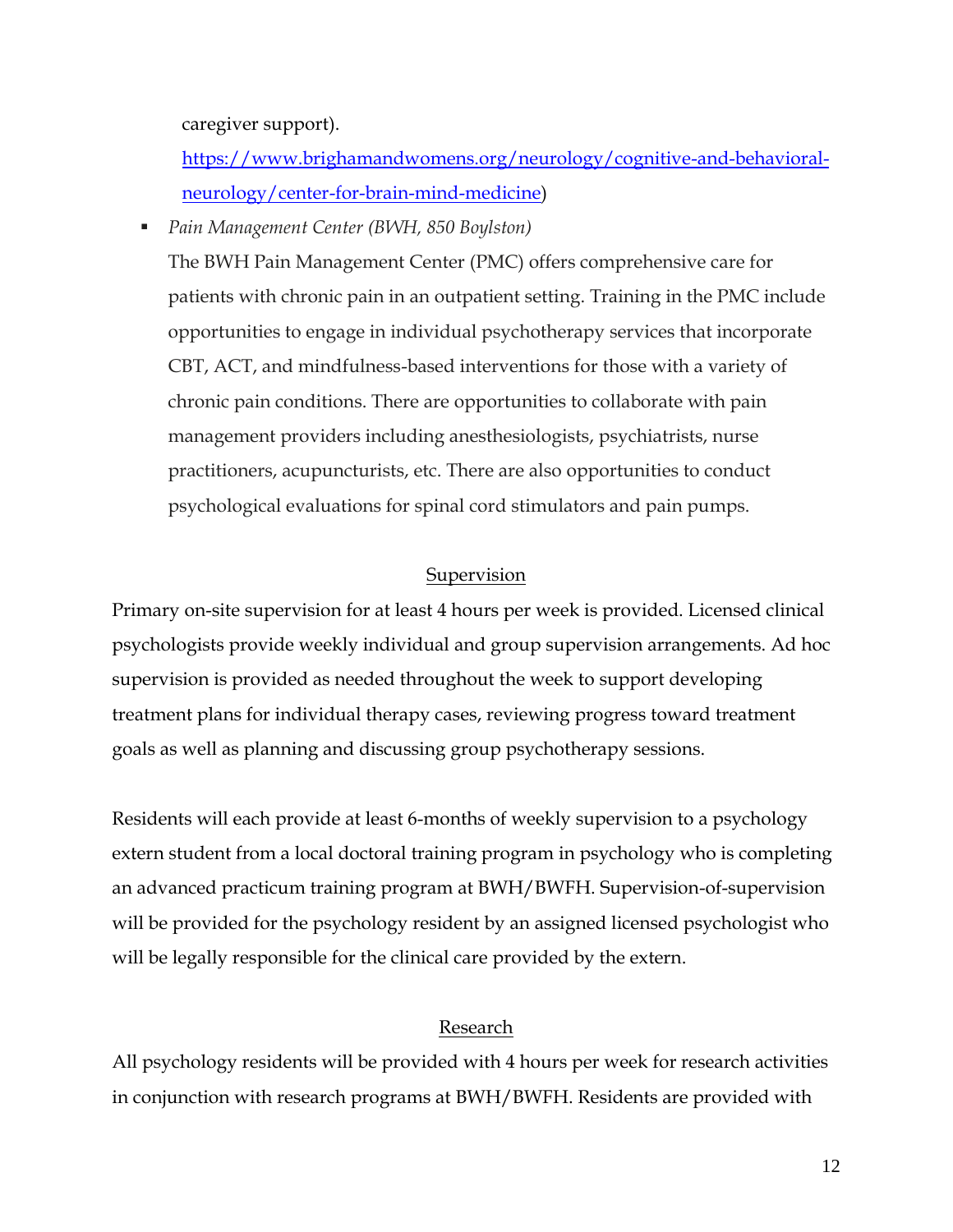access to join active research programs within and in collaboration with the Department of Psychiatry. Alternatively, residents may choose to develop a small program evaluation or research project. Residents are expected to develop a research product at the end of the training year that may include, but is not limited to, a research manuscript, grant proposal, paper or poster presentation. Financial support is available for residents to pursue presentation of research activities and products at local and national conferences.

#### Core Educational Activities

A total of 4 hours per week are dedicated to core educational activities to complement the clinical care training of the internship program.

#### *Psychology Seminar*

A weekly 2-hour psychology seminar is provided for psychology residents. The seminar is organized by the education training committee and the topics include general practice, diversity and inclusion, psychotherapy skills, assessment skills, case presentations, supervision and recovery practice.

#### *Case Consultation Series*

Residents attend and present, as indicated with their treatment teams, to external case consultants who come to BWFH 2 South and provide case consultation. These 1-1.5 hour sessions on the unit are designed to provide training for all trainees in the 2 South setting to learn case presentation skills, solicit answers to case consultation questions, and complement care provided on the unit. Typically, the primary therapist presents the case to the expert consultant and the session includes an in vivo interview with the patient and case consultation audience prior to a case discussion.

#### *Additional Training Opportunities*

BWFH and BWH provide many additional training opportunities for psychology residents. A weekly psychiatry department Grand Rounds is provided for all psychiatry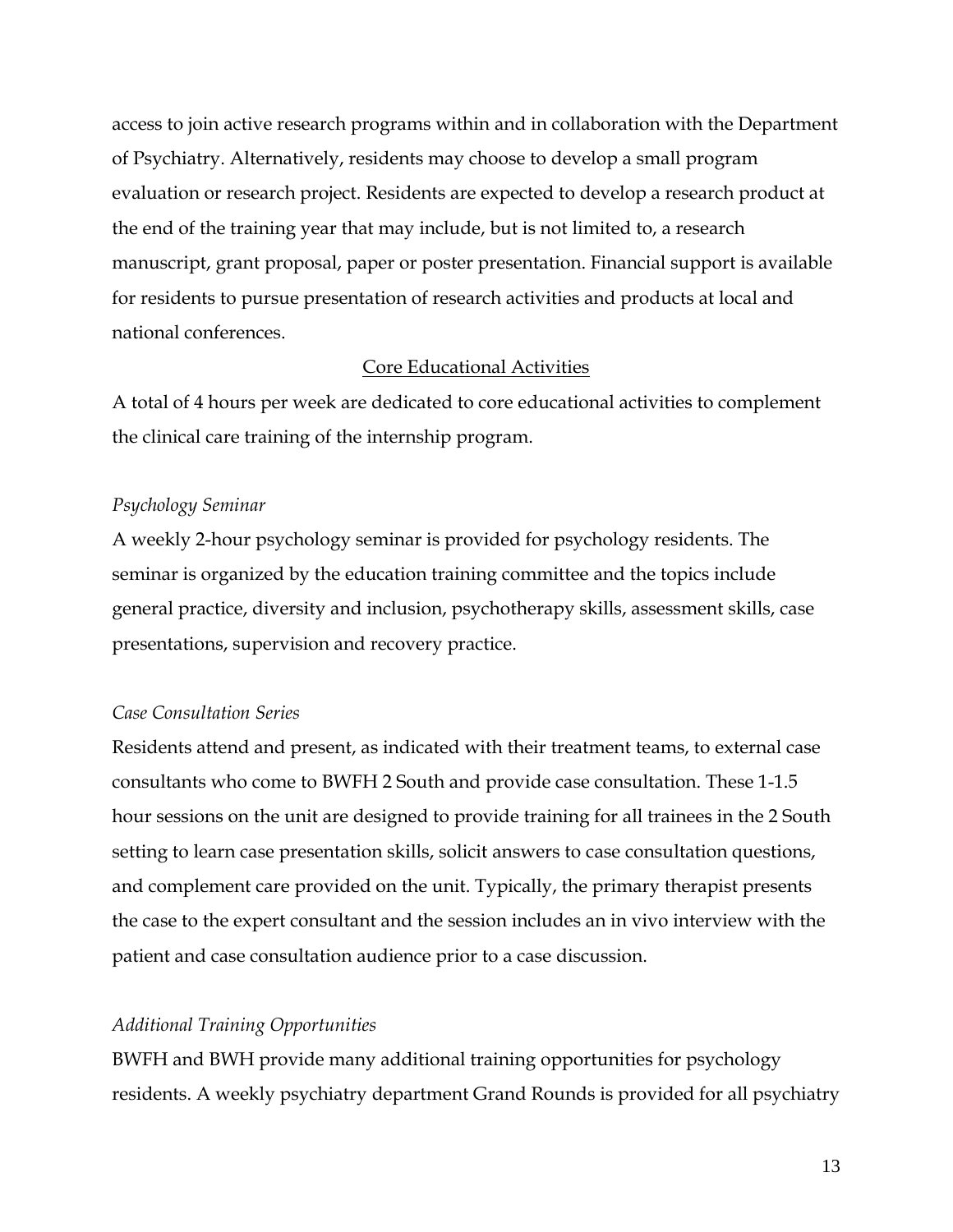faculty, staff and trainees at Brigham and Women's Hospital or Brigham and Women's Faulkner Hospital.

Both training institutions also provide a monthly Schwartz Rounds to discuss cases of the care of individuals in the hospital from a humanitarian perspective. These are unique forums for clinicians to discuss the challenges associated with complex care delivery amongst colleagues in a confidential and supportive setting.

Other activities include monthly research initiative presentations and monthly meetings of the BWH JEDI Committee. All trainees are invited!

#### Mentorship

All clinical psychology residents are connected with a non-evaluative mentor within the Brigham and Women's Hospital institution to support their professional development throughout the year. Residents are connected with a mentor at the beginning of the year and meet with the mentor on a regular basis throughout the year. Mentorship is identified as an important professional relationship in clinical psychology and residents will be offered opportunities to develop new mentorship relationships with their mentor as a means of supporting their training and professional success throughout the program.

#### Eligibility

Doctoral students in psychology from Clinical Psychology and Counseling Psychology are invited to apply for the internship. Students from both PsyD and PhD doctoral program will be considered eligible for application consideration. Applicants should have completed a minimum number of AAPI hours is 300 total and applicants should have a minimum of 3 graduate training years prior to beginning internship. Applicants from APA or CPA-accredited institutions are encouraged to apply.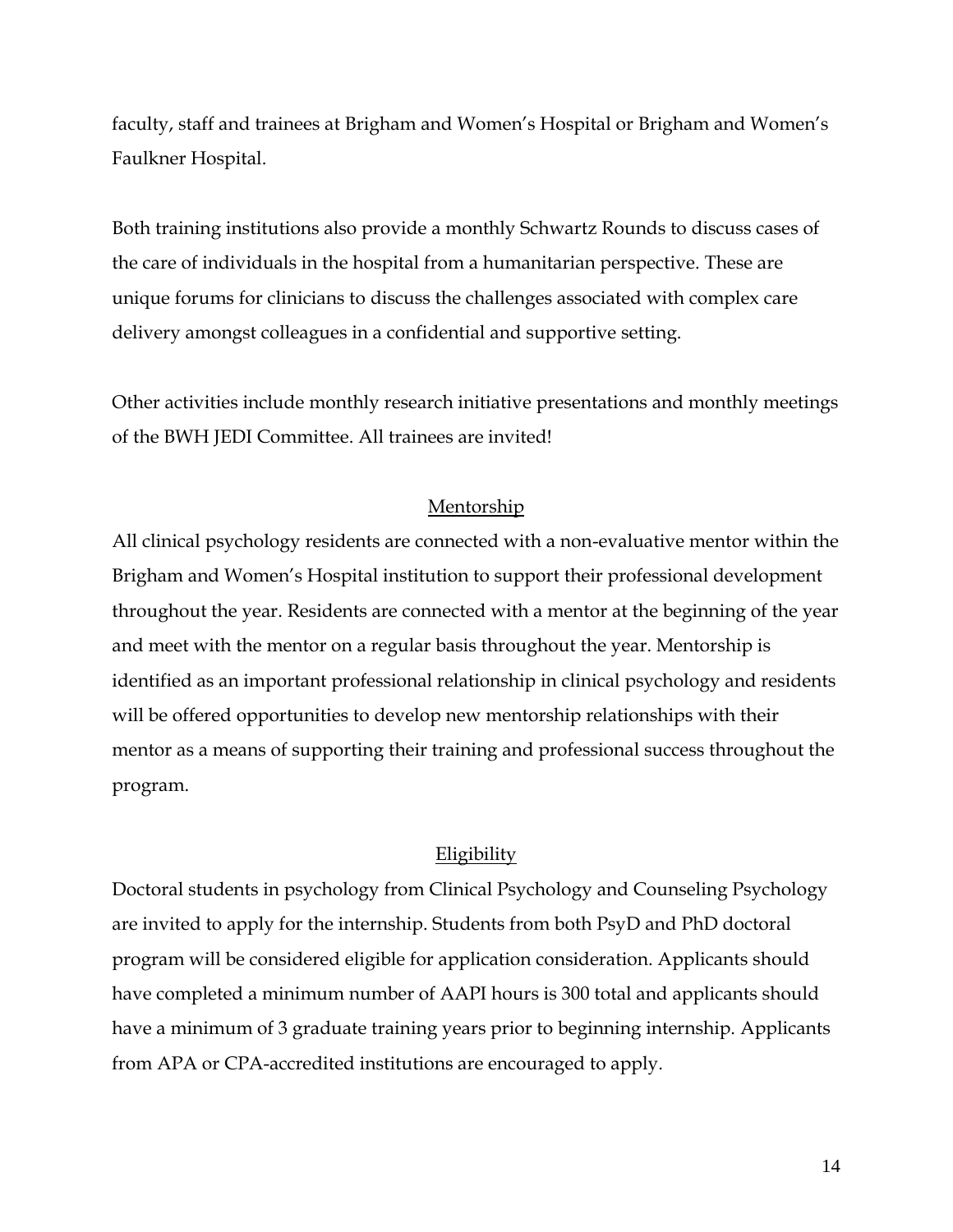To apply for the Brigham and Women's Hospital Clinical Psychology Internship Program, please submit an application through the APPIC website [\(www.appic.org\)](http://www.appic.org/) using the **AAPI Online** via the **Applicant Portal**. All applications must include a completed AAPI form, verification from the Academic Director of Clinical Training of readiness for internship training, curriculum vitae, all graduate transcripts and three letters of recommendation (including at least one letter from a clinical supervisor).

All matched psychology applicants must complete a Massachusetts name-based criminal record check service (CORI) and national background check during onboarding prior to the beginning of the internship. Findings of adult and youthful offender convictions and pending offences (e.g., convicted felonies and outstanding warrants for arrest) will preclude a student from beginning the internship. Psychology applicants who match are required to submit documentation to meet the infection control requirements of BWH and Occupational Health Service (OHS) Medical Clearance by the start date of the internship program. Matched applicants must complete a drug test within 2 weeks of the match to test for cocaine, amphetamine, methamphetamine, PCP, opiates, barbiturates, benzodiazepines, and methadone. Matched applicants must complete this test to be eligible for employment. In the case of a positive test, case-by-case review will occur by the hospital and program administration.

# **For the 2022-2023 internship training year, all applications are due Friday November 8, 2020 11:59 PM EST.**

#### **Stipend and Benefits**

A total of 2 full-time, one-year internship positions are available for the 2022-2023 training year. The annual salary/stipend for the full-time internship training is \$35,568. Additional benefits include 4 weeks of vacation, 6 sick days, paid holidays, as well as educational leave time for use to attend conferences, dissertation associated work and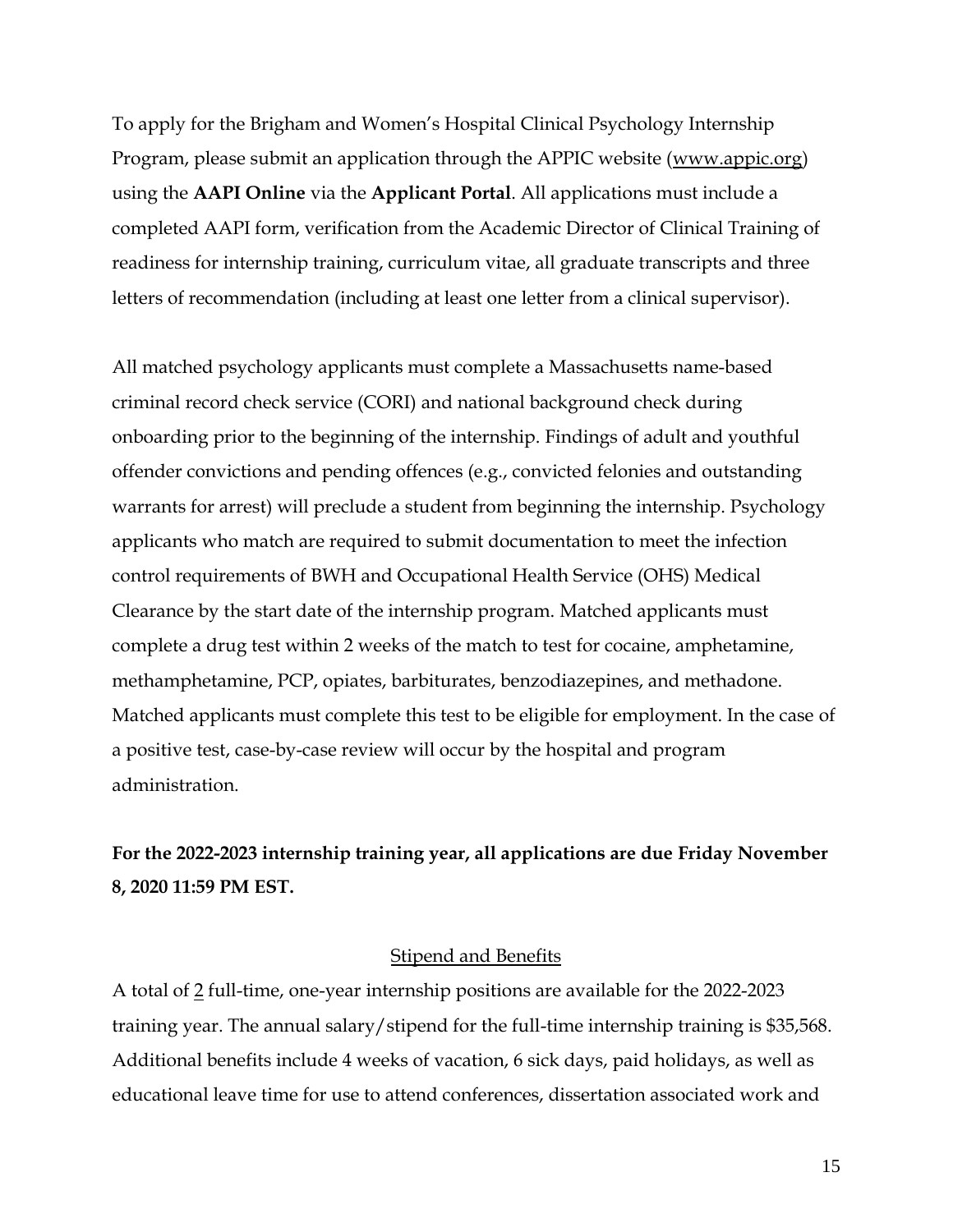other educational/professional needs. Psychology residents on internship are eligible for benefits including health insurance arranged through the hospital.

Academic appointments as a Clinical Fellow in Psychology within the Department of Psychiatry at Harvard Medical School will be solicited from the institution.

**The 2022-2023 internship program begins on July 1, 2022 and ends on June 30, 2023.**



*2020-2021 BWH Psychology Training Faculty and Trainees*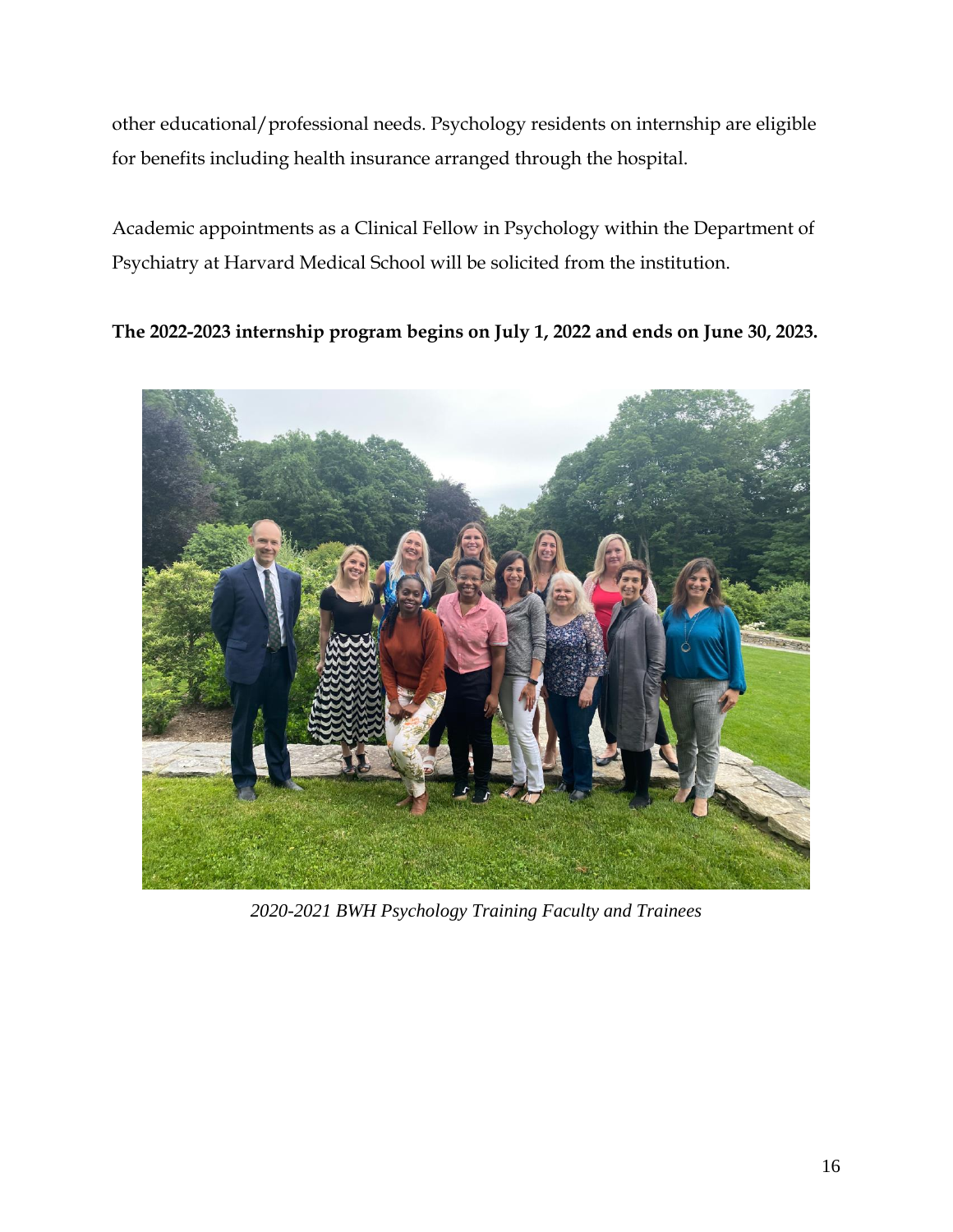### Contact Information

*Please direct all queries to:*  Christopher AhnAllen, PhD Director of Psychology Training Department of Psychiatry Brigham and Women's Faulkner Hospital 1153 Centre Street Jamaica Plain, MA 02130 [cahnallen@bwh.harvard.edu](mailto:cahnallen@bwh.harvard.edu) 617-983-7924

#### Psychology Executive Training Committee

Christopher AhnAllen, PhD Director of Psychology Training Department of Psychiatry Brigham and Women's Faulkner Hospital

Katherine Burdick, PhD Vice Chair for Research Department of Psychiatry Brigham and Women's Hospital

Natalie Dattilo, PhD Department of Psychiatry Brigham and Women's Hospital

Pamela Friedman, PsyD, ABPP-CN Associate Director of Internship Training Department of Neurology Brigham and Women's Hospital

Mary-Ellen Meadows, PhD, ABPP-CN Director of Clinical Neuropsychology Department of Neurology Brigham and Women's Hospital

#### **Affiliated Faculty**

*Listed alphabetically by name including graduate school and HMS academic appointment*

**Christopher AhnAllen, PhD** University of Massachusetts – Boston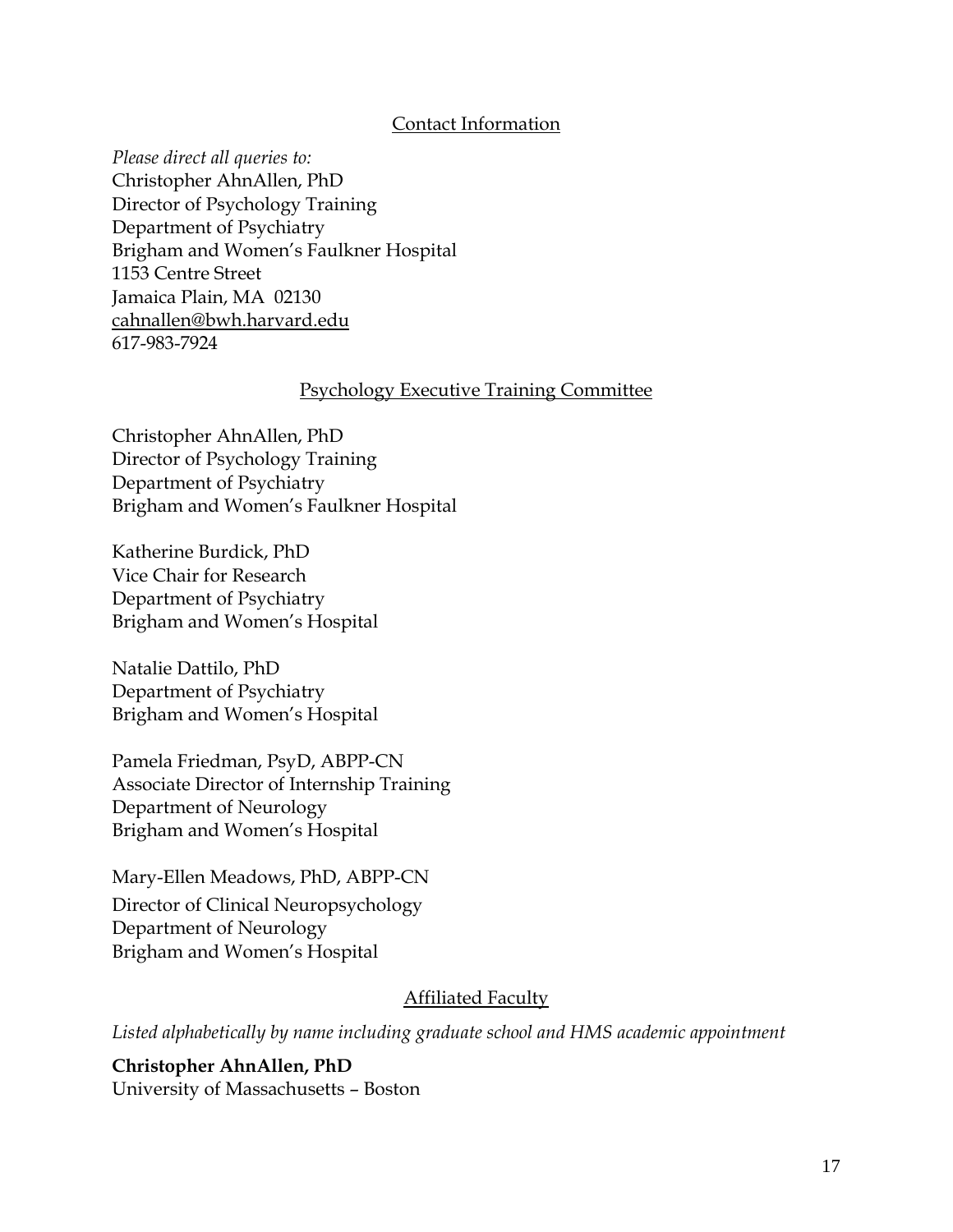Assistant Professor of Psychiatry, Harvard Medical School

**Abby Altman, PhD** Lehigh University Instructor in Psychiatry, Harvard Medical School

**Rebecca Amariglio, PhD** University of New Mexico Assistant Professor of Neurology, Harvard Medical School

**Janis Anderson, PhD** Vanderbilt University Assistant Professor of Psychology, Harvard Medical School

**Katherine Burdick, PhD** City University of New York Associate Professor of Psychology, Harvard Medical School

**Natalie Dattilo, PhD** University of Florida

**Paul Davidson, PhD** Brigham Young University Instructor in Psychiatry, Harvard Medical School

**Brian Delaney, PsyD** Massachusetts School of Professional Psychology Assistant Professor of Psychology, Harvard Medical School

**Karen Fasciano, PsyD** William James College Assistant Professor of Psychiatry, Harvard Medical School

**Pamela Friedman, PsyD, ABPP** Massachusetts School of Professional Psychology Instructor in Psychology, Harvard Medical School

**Mark Gorman, PhD** Instructor in Psychology, Harvard Medical School

**Deborah Green, PhD, ABPP** Drexel University Instructor in Psychology, Harvard Medical School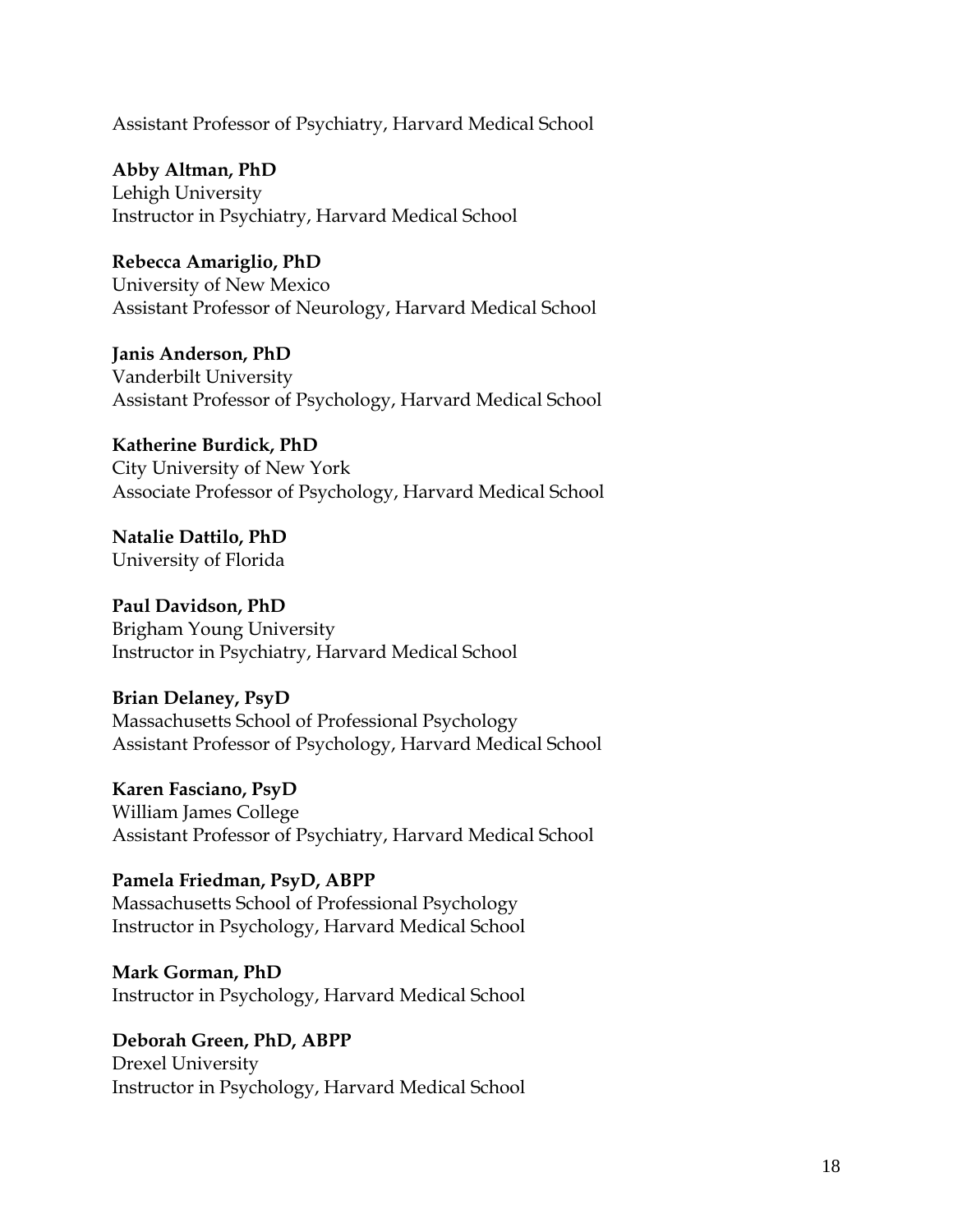## **Michelle Jacobo, PhD**

University of Massachusetts – Amherst Assistant Professor of Psychiatry, Harvard Medical School

## **Jessica Lipschitz, PhD**

University of Rhode Island Instructor in Psychiatry, Harvard Medical School

**Cindy Liu, PhD**

University of Oregon Assistant Professor of Pediatrics, Harvard Medical School

# **Mary-Ellen Meadows, PhD, ABPP**

Co-Director, Harvard Partners Consortium in Clinical Neuropsychology Director of Clinical Neuropsychology Boston University Assistant Professor of Psychology, Harvard Medical School

# **Lisa Northman, PhD**

George Mason University Assistant Professor of Psychiatry, Harvard Medical School

# **Margaret O'Connor, PhD, ABPP**

Boston University Associate Professor of Neurology, Harvard Medical School

# **Kathryn Papp, PhD** University of Connecticut Assistant Professor of Neurology, Harvard Medical School

**Carol Perlman, PhD** University of Miami

# **Deepti Putcha, PhD** Boston University